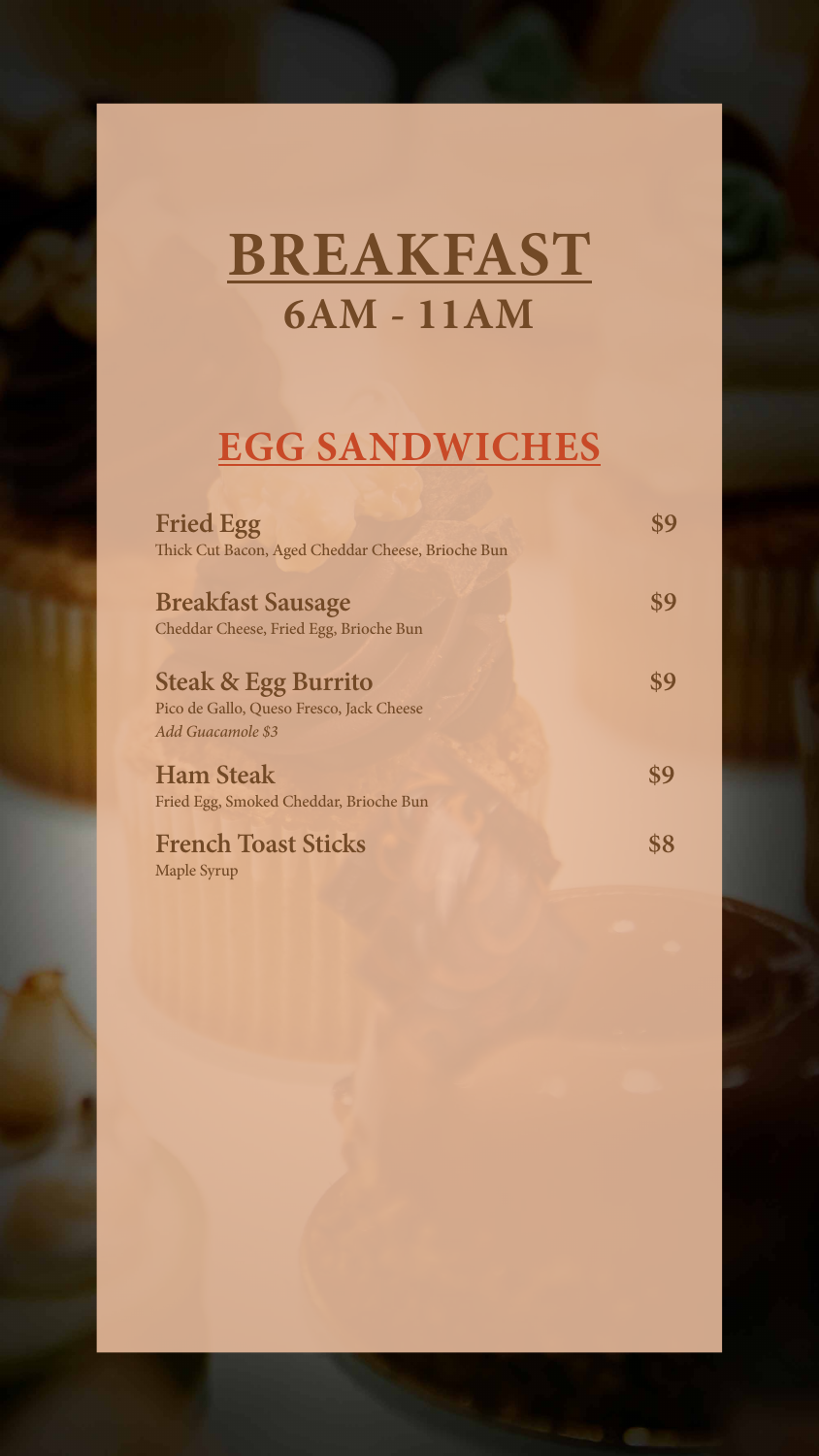# **LUNCH & DINNER 11AM - 4AM**

## **SALADS & SANDWICHES**

| <b>Italian Sub</b><br>Supressata, Cappy Ham, Aged Provolone, Lettuce, Olives,<br>Roasted Peppers, Pepperoncini, Oregano Dressing |      |
|----------------------------------------------------------------------------------------------------------------------------------|------|
| <b>Turkey Club</b><br>Maple Pepper Bacon, Lettuce, Tomato, Herb Aioli                                                            | \$14 |
| <b>Tuna Salad Sandwich</b><br>Tuna, Eggs, Onion, Mustard Aioli, Sourdough, Tomato, Swiss Cheese                                  | \$12 |
| <b>Pretzel Ham &amp; Cheese</b><br>Black Forrest Ham, Swiss Cheese, Herb Butter, Pretzel Hoagie                                  | \$12 |
| <b>Caesar Salad</b><br>Wood Grilled Chicken \$13   Wood Grilled Shrimp \$15<br>Parmesan Cheese, Crouton                          | \$10 |
| <b>Cobb Salad</b>                                                                                                                | \$14 |

Grilled Chicken, Maytag Blue, Tomatoes, Bacon, Egg, Avocado

| <b>Chicago Italian Beef</b><br>Slow-Roasted Shaved Beef, Giardiniera, Italian Bread |     |                                            | \$11 |
|-------------------------------------------------------------------------------------|-----|--------------------------------------------|------|
| <b>Italian Sweet Sausage</b><br>Sweet Peppers, Onions, Italian Bread                |     |                                            | \$9  |
| <b>Meatball Sub</b>                                                                 |     |                                            | \$12 |
| Indiana Pork Tenderloin Fritter Sandwich                                            |     |                                            | \$11 |
| Hot Dog<br>Chicago-Style \$7   Chili \$9                                            |     |                                            | \$6  |
| Chicago-Style Pan Pizza<br>Cheese, Pepperoni or Sausage                             |     |                                            | \$11 |
| <b>Fried Egg</b><br>Thick Cut Bacon, Aged Cheddar Cheese, Brioche Bun               |     |                                            |      |
|                                                                                     |     | <b>SOUPS &amp; SIDES</b>                   |      |
| <b>French Fries</b><br>Cheese Fries \$5   Chili Fries \$5                           | \$3 | <b>Constant Grind</b><br><b>Beef Chili</b> | \$8  |
| <b>Homemade Chips</b>                                                               | \$4 | Soup du Jour                               | \$8  |
| <b>Chicken Noodle Soup</b>                                                          | \$8 |                                            |      |

## **FROM THE GRIDDLE**